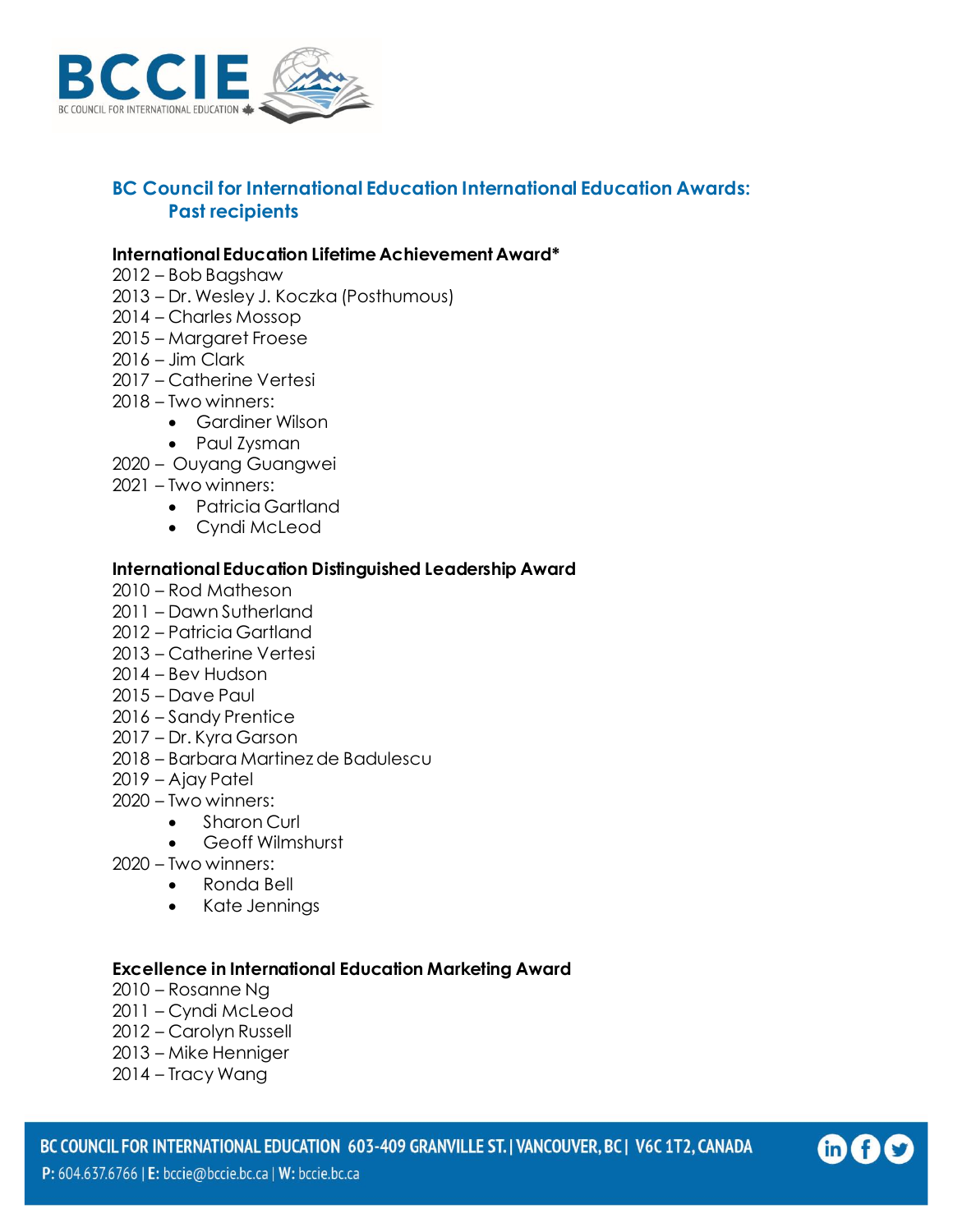

- Boris Remes and members of the International Marketing Team at Bodwell High School
- Amy Yan and members of the International Marketing Team at Fairleigh Dickinson University
- Fraser International College International Marketing Officer Program
- Coquitlam School District and Peace River North School District
- Sarah Mines
- University Canada West Marketing and Communications Department

# **Outstanding Program in International Education**

- Thompson Rivers University International Days
- SFU Dual Degree Program in Computing Science, Simon Fraser University
- Two winners:
	- Canadian Academics Studying Europe (CASE) Study tour Capilano University and the University of Applied Sciences and Arts of Northwestern Switzerland
	- Zambia Global Leadership Program Douglas College
- The Philosopher's Teahouse Kwantlen Polytechnic University
- Fraser International College (FIC) Peer Education Program
- University of Victoria Canada-EU Co-op (CANEU-COOP)
- New Westminster School District International Education Program
- MA in Educational Leadership & Management/Maple Leaf Educational Systems
- Indigenous International Work Integrated Learning Exchange Program University of Victoria

#### **Rising Star in International Education Award**

- Rebecca Rytir
- Andrea Reynolds
- Caroline Rueckert
- Brad Booker
- Sharla Reid
- Jobin Mojtabavi
- Yalda Ahmadi
- Derek Lemieux
- Josie Jiang
- Hyeyoung Kang
- Sarah Munawar
- Suraj Shah

#### **Innovation and Excellence in International Education Award\***

– "Hope for Youth" Scholarship Program Languages Canada